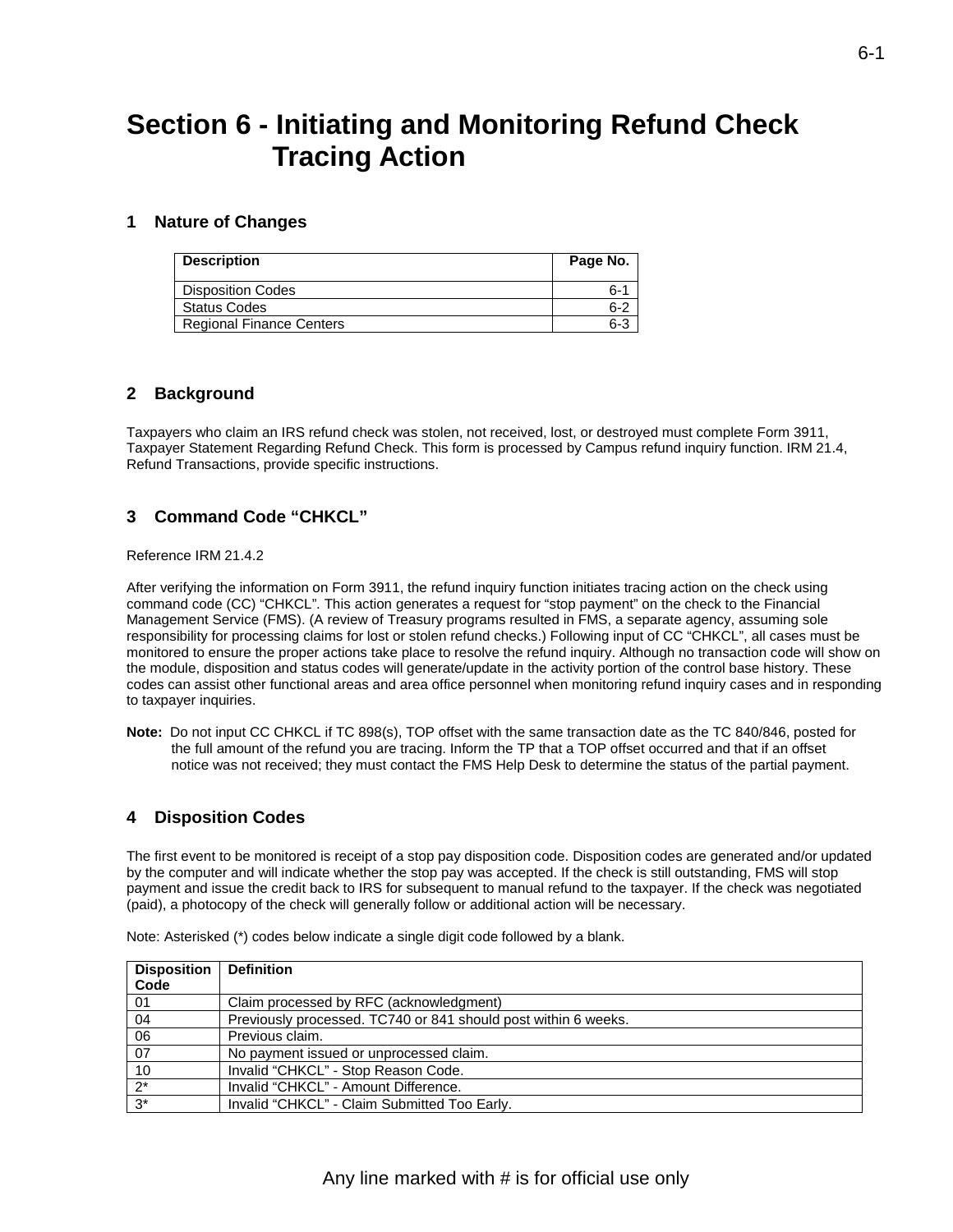| <b>Disposition</b> | <b>Definition</b>                                                                                      |
|--------------------|--------------------------------------------------------------------------------------------------------|
| Code               |                                                                                                        |
| $4^*$              | Duplicate claim submitted.                                                                             |
| $5*$               | Invalid direct deposit information submitted.                                                          |
| $6*$               | Duplicate check issued.                                                                                |
| $7^*$              | Photocopy request processed by RFC on date shown.                                                      |
| $9^*$              | Direct deposit trace input with Non-receipt code "P" no FMS 150.1 will generate.                       |
| 12                 | Date of event subsequent to date of payment (STOP CODES "E", "T", and "U" only).                       |
| 13                 | PAID - DCC reclamation no photocopy                                                                    |
| 22                 | Insufficient agency information.                                                                       |
| 70                 | TOP Offset - initial disposition code indicating that a TOP offset was associated with the particular  |
|                    | refund. Subsequent disposition code to follow.                                                         |
| 71                 | TOP Full Refund Offset - Indicates that the particular refund was offset in full.                      |
| 72                 | TOP Partial Refund Offset - indicates that the particular refund was partially offset. The amount that |
|                    | was offset will appear in the secondary amount field. BFS will determine the status of the partial     |
|                    | payment.                                                                                               |

# **5 Status Codes**

 action by utilizing IDRS Aged Case Listings. Once the disposition code is available, the case is monitored for status Status codes are generated by computer based on information from the Financial Management Service. Rarely are they input manually by refund inquiry employees using CC ACTON. This enables them to act on cases needing follow-up update. The "action required", shown below, is for refund inquiry purposes only. The timeframe for each is the average number of days which will elapse before the action is complete. These codes and explanations are not all-inclusive and are only briefly explained. Complete explanations are available in IRM 21.4.2-3.

| <b>Status</b><br>Code | <b>Explanation/Action Required</b>                                                       | <b>Days</b><br><b>Timeframe</b> |
|-----------------------|------------------------------------------------------------------------------------------|---------------------------------|
| 11                    | Check paid-photocopy and claim to follow/monitor for package.                            | 30                              |
| 14                    | Check paid-photocopy to follow/monitor for copy.                                         |                                 |
| 15                    | Check paid-certified photocopy to follow/monitor for copy.                               |                                 |
| 16                    | Check paid-status only requested/deny claim.                                             |                                 |
| 17                    | 30<br>Check paid-photocopy and claim to follow/monitor for package.                      |                                 |
| 18                    | Check paid-claim submitted after limited payability cutoff date for check claim to       |                                 |
|                       | follow/monitor for package.                                                              |                                 |
| 20                    | Payment declined - due to alteration of check-photocopy and claim to follow/monitor for  | 30                              |
|                       | package.                                                                                 |                                 |
| 24                    | Rejected-RFC to correct/monitor-reinput after 30 days                                    | 30                              |
| $\overline{25}$       | Check paid-no further information available-modified claim form to taxpayer/deny claim.  | $\overline{\phantom{0}}$        |
| 26                    | Limited payability-mass cancellation (check negotiation attempted after 6 months of      |                                 |
|                       | issue)/allow claim.                                                                      |                                 |
| 27                    | Previously processed as Limited Payability Check Cancellation and refund credit (TC 740) |                                 |
|                       | was returned by the Regional Finance Center.                                             |                                 |
| 31                    | Check outstanding. Regional Finance Center will issue recertified check.                 |                                 |
| 32                    | Check outstanding-cancelled credit will be returned to IRS via magnetic tape to          | 30                              |
|                       | MCC/monitor for TC841/740.                                                               |                                 |
| 33                    | Check outstanding-third party photocopy request/allow claim.                             |                                 |
| 34                    | Check outstanding-status only requested/allow claim.                                     |                                 |
| $\overline{51}$       | Rejected-previous claim resulted in issuance of substitute check/reinput code "J".       | 21                              |
| 52                    | Rejected-unacceptable use of stop reason code/reinput or contact User Support function.  | 21                              |
| 53                    | Rejected-duplicate stop/Prepare FMS 3864                                                 |                                 |
| 56                    | Rejected-stop reason code "J" used and no substitute check was issued/contact BFS.       | 21                              |
| 65                    | Replacement check issued as a result of non-receipt of claim and original check          | 21                              |
|                       | subsequently cashed. Non-receipt code other than "E/ See" IRM 21.4.                      |                                 |
| 90                    | Payment referred to FMS department (DCC)/contact BFS.                                    |                                 |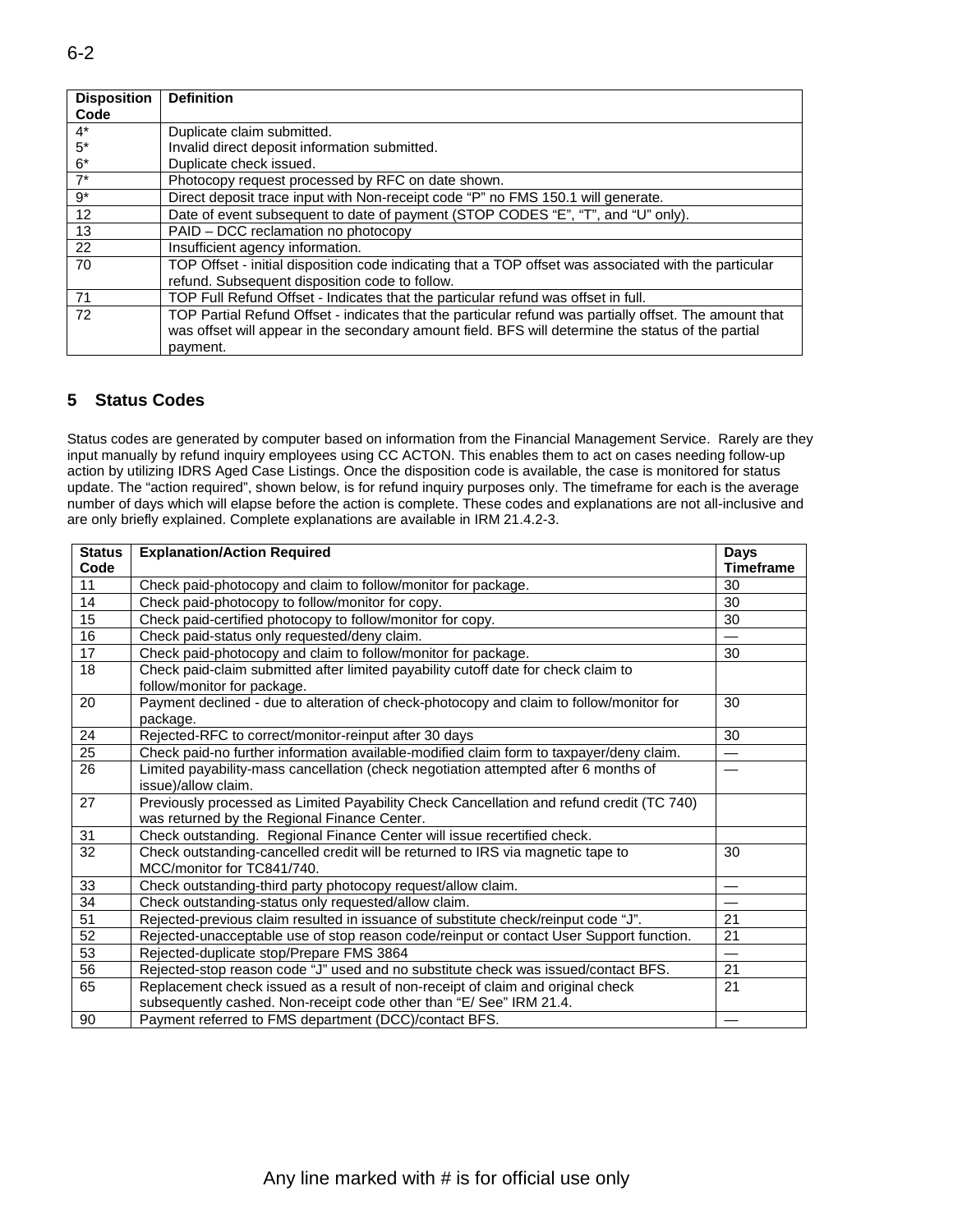### **6 Regional Finance Centers**

| <b>Financial Center</b>      | <b>Check Symbols &amp;</b><br>Office No. | <b>Campus Served</b> |
|------------------------------|------------------------------------------|----------------------|
| Austin                       | 2200-2219                                | Austin               |
| P.O. Box 149058              | 220                                      |                      |
| Austin, TX 78714-9058        |                                          |                      |
| Birmingham                   | 3490-3529                                | Atlanta              |
| P.O. Box 2451                | 349                                      | Memphis              |
| Birmingham, AL 35021-2451    |                                          |                      |
| Chicago                      | 2088                                     | Cincinnati           |
| P.O. Box 8670                | 307                                      | Kansas City          |
| Chicago, IL 60680-8670       |                                          |                      |
| Kansas City                  | 3085                                     | <b>Kansas City</b>   |
| P.O. Box 3329                | 3109                                     |                      |
| Kansas City, KS 66103-0329   | 310                                      |                      |
| Philadelphia RFC             | 3030-3069                                | Andover              |
| PO Box 51313                 | 303                                      | <b>Brookhaven</b>    |
| Philadelphia, PA 19115       |                                          | Philadelphia         |
| San Francisco                | 3120-3129                                | Ogden, Fresno        |
| P.O. Box 3858                | 3140-3159                                |                      |
| San Francisco, CA 94119-3858 | 312                                      |                      |
| Washington                   | 3000-3009                                | A/C International    |
| P.O. Box 2229                | 3011-3019                                | Philadelphia         |
| Washington, DC 20013-2229    | 3021-3029                                |                      |
|                              | 300                                      |                      |

### **7 Initiating and Monitoring Manual Refunds**

 It is imperative that initiators closely monitor manual refunds. Duplicate and/or erroneous refunds are caused because initiators failed to monitor accounts weekly to intercept any computer-generated subsequent transactions (e.g., PN TC 846). Offices responsible for causing erroneous refunds will receive feedback from the Center Director.

Procedures for preparing manual refund posting documents appear in IRM 3.17.79, Refund Transactions.

# **8 Verify Account & Research Outstanding Liabilities**

 Research the records of accounts (outstanding balances for which a taxpayer (filing joint or single) may be liable if they filed a joint return in a prior year). Use CC INOLE to check for any cross-reference TIN's. Specific instructions for preparing manual refund documentation appear in IRM 21.4.4, Manual Refunds.

# **9 Exceptions**

Debit modules must be satisfied prior to issuing refunds except in the following cases:

- Do not transfer money to accounts in installment status 14.
- Do not transfer money to a module containing a freeze condition which would prevent the computer from offsetting, unless you are transferring a misapplied payment (e.g. V-, -V, -Z, etc.).

#### $10$ **10 Research Prior to Issuing Manual Refunds**